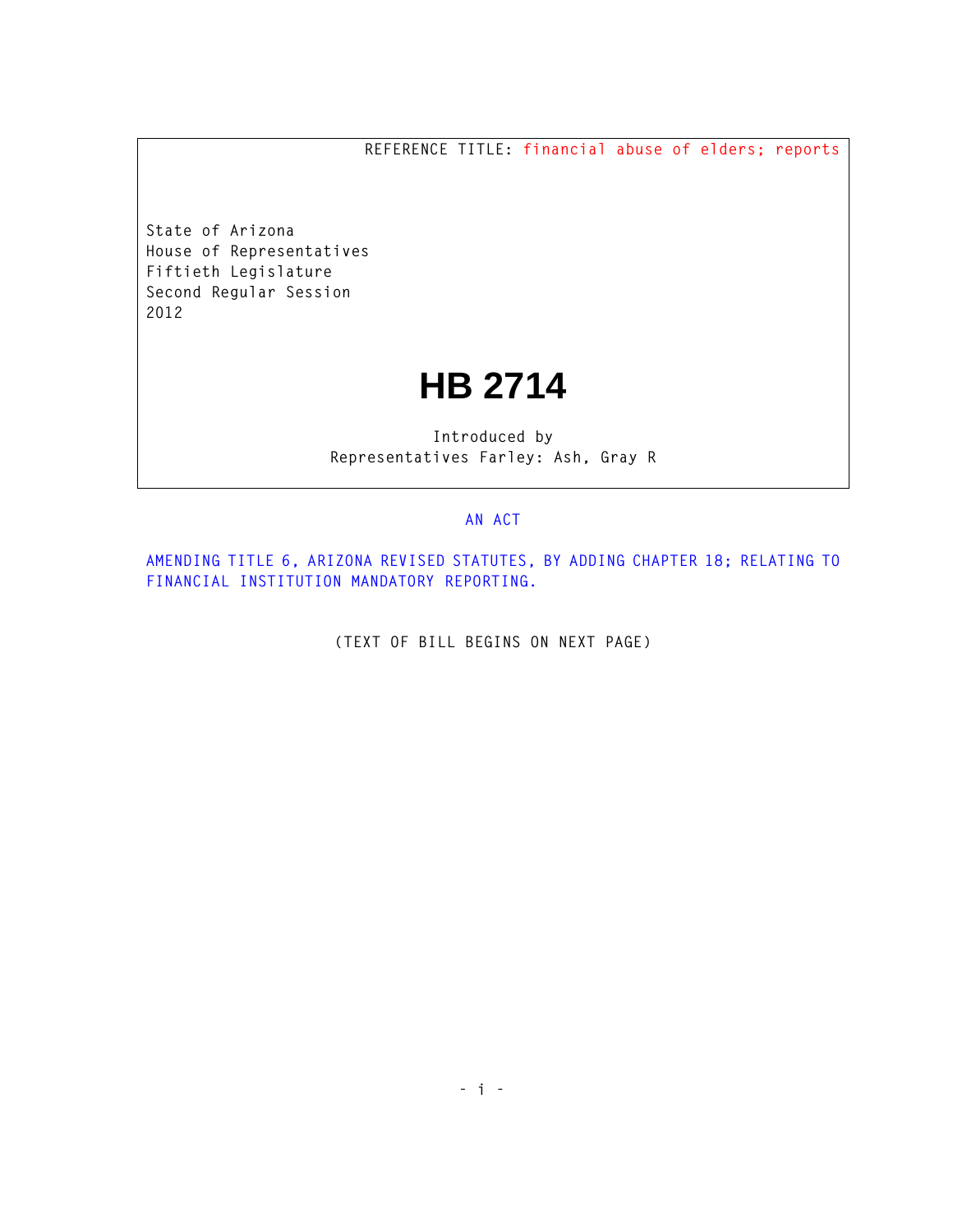| 1<br>$\mathbf{2}$ | Be it enacted by the Legislature of the State of Arizona:<br>Section 1. Title 6, Arizona Revised Statutes, is amended by adding                             |
|-------------------|-------------------------------------------------------------------------------------------------------------------------------------------------------------|
| 3                 | chapter 18, to read:                                                                                                                                        |
| 4                 | CHAPTER 18                                                                                                                                                  |
| 5                 | FINANCIAL INSTITUTION MANDATORY REPORTING                                                                                                                   |
| 6                 | ARTICLE 1. GENERAL PROVISIONS                                                                                                                               |
| $\overline{7}$    | 6-1801. Definitions                                                                                                                                         |
| 8                 | IN THIS CHAPTER, UNLESS THE CONTEXT OTHERWISE REQUIRES:                                                                                                     |
| 9                 | "ELDER" MEANS A PERSON WHO IS AT LEAST SIXTY-TWO YEARS OF AGE.<br>1.                                                                                        |
| 10                | "FINANCIAL ABUSE" MEANS FINANCIAL ABUSE OR ECONOMIC EXPLOITATION.<br>2.                                                                                     |
| 11                | 6-1802. Mandatory reporting of suspected financial abuse of an                                                                                              |
| 12                | elder; attorney general; immunity                                                                                                                           |
| 13                | A FINANCIAL INSTITUTION SHALL REPORT TO THE ATTORNEY GENERAL<br>A.,                                                                                         |
| 14                | SUSPECTED FINANCIAL ABUSE THAT IS DIRECTED TOWARDS, TARGETS OR IS COMMITTED                                                                                 |
| 15                | AGAINST AN ELDER IF, IN CONNECTION WITH PROVIDING FINANCIAL SERVICES TO THE                                                                                 |
| 16                | ELDER, BOTH OF THE FOLLOWING APPLY:                                                                                                                         |
| 17                | 1. THE OFFICER OR EMPLOYEE OF A FINANCIAL INSTITUTION HAS DIRECT                                                                                            |
| 18                | CONTACT WITH THE ELDER OR REVIEWS OR APPROVES THE ELDER'S FINANCIAL                                                                                         |
| 19                | DOCUMENTS, RECORDS OR TRANSACTIONS.                                                                                                                         |
| 20                | 2. EITHER OF THE FOLLOWING APPLIES:                                                                                                                         |
| 21                | (a) THE OFFICER OR EMPLOYEE, WITHIN THE SCOPE OF EMPLOYMENT OR                                                                                              |
| 22                | PROFESSIONAL PRACTICE, OBSERVES OR HAS KNOWLEDGE OF AN INCIDENT THAT THE                                                                                    |
| 23                | OFFICER OR EMPLOYEE BELIEVES IN GOOD FAITH TO BE FINANCIAL ABUSE.                                                                                           |
| 24                | IF THE OFFICER OR EMPLOYER DOES NOT HAVE DIRECT CONTACT WITH THE<br>(b)                                                                                     |
| 25                | ELDER, THE OFFICER OR EMPLOYER HAS A GOOD FAITH SUSPICION THAT FINANCIAL                                                                                    |
| 26                | ABUSE HAS OCCURRED OR MAY BE OCCURRING, BASED SOLELY ON THE INFORMATION                                                                                     |
| 27                | PRESENT AT THE TIME OF REVIEWING OR APPROVING THE DOCUMENT, RECORD OR                                                                                       |
| 28                | TRANSACTION.                                                                                                                                                |
| 29                | SUSPECTED FINANCIAL ABUSE OF AN ELDER SHALL BE REPORTED IMMEDIATELY<br>B.                                                                                   |
| 30                | TO THE OFFICE OF THE ATTORNEY GENERAL BY TELEPHONE AND BY WRITTEN REPORT SENT                                                                               |
| 31                | WITHIN FIVE BUSINESS DAYS.                                                                                                                                  |
| 32                | C. ON NOTIFICATION BY A FINANCIAL INSTITUTION OF SUSPECTED FINANCIAL                                                                                        |
| 33                | ABUSE OF AN ELDER, THE ATTORNEY GENERAL, IN A TIMELY MANNER, SHALL DETERMINE                                                                                |
| 34                | WHETHER THE ATTORNEY GENERAL HAS JURISDICTION OVER THE ELDER INVOLVED AND IF                                                                                |
| 35<br>36          | NOT SHALL NOTIFY THE FINANCIAL INSTITUTION. THE FINANCIAL INSTITUTION SHALL<br>THEN NOTIFY THE PROPER LOCAL LAW ENFORCEMENT AGENCY IMMEDIATELY BY TELEPHONE |
| 37                | AND FORWARD THE WRITTEN REPORT TO THE LAW ENFORCEMENT AGENCY WITHIN THREE                                                                                   |
| 38                | BUSINESS DAYS. A FINANCIAL INSTITUTION IS NOT LIABLE FOR FAILING TO REPORT                                                                                  |
| 39                | SUSPECTED FINANCIAL ABUSE TO A LOCAL LAW ENFORCEMENT AGENCY IF THE ATTORNEY                                                                                 |
| 40                | GENERAL FAILS TO NOTIFY THE FINANCIAL INSTITUTION OF THE ATTORNEY GENERAL'S                                                                                 |
| 41                | LACK OF JURISDICTION.                                                                                                                                       |
|                   |                                                                                                                                                             |